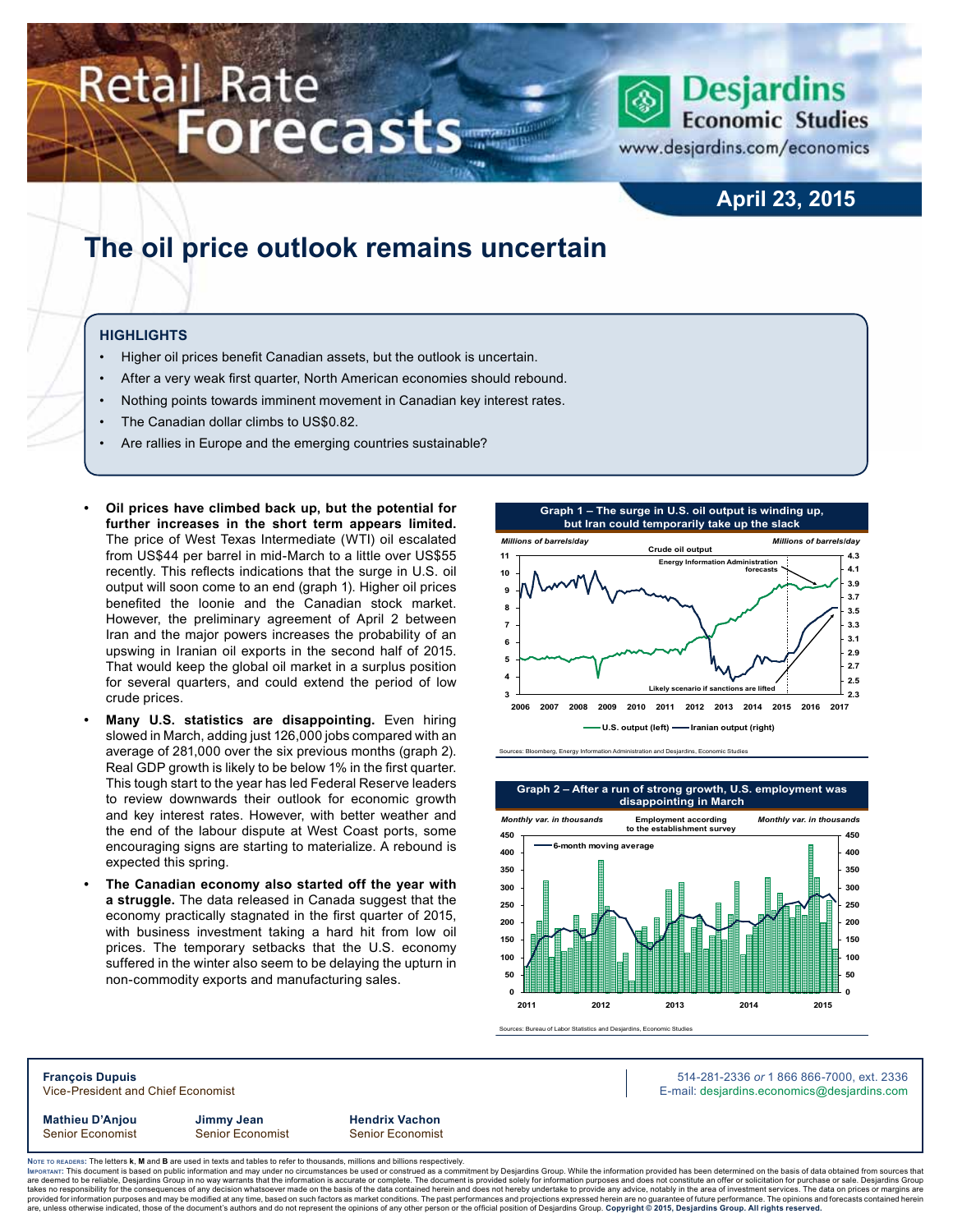

*Retail Rate Forecasts* April 2015 www.desjardins.com/economics

- **• The Bank of Canada (BoC) appears to be confident about the future.** Besides choosing once again to maintain the status quo in April, the BoC adopted a slightly more optimistic tone. It seems confident that the firming up of exports will trigger a rebound of the Canadian economy in the second half of 2015. With core inflation reaching 2.4% in March (graph 3), its highest level since 2008, the probability of further easing of Canadian monetary policy appears relatively slim.
- **Interest rates remain low.** The BoC's optimistic tone gave a little boost to Canadian money market rates and to shortterm bond yields. The yields of longer-term Canadian bonds are still very low, however, since the international situation remains very favourable for government bonds. Low bond yields and the particularly competitive environment at this time of year have led financial institutions to lower certain posted retail rates and to offer mortgage rate promotions that are very appealing to borrowers.
- **Heading for a long period of stability in retail rates.** Since Canadian key interest rates should hold steady over the coming quarters, and it looks like any increases in bond yields will be limited, the environment of very low retail rates is likely to last several more quarters (graph 4). A real rebound is unlikely to start until late in 2016.



\* Bank of Canada core index. Sources: Statistics Canada and Desjardins, Economic Studies



Sources: Datastream and Desjardins, Economic Studies

#### **Table 1 Forecasts : Retail rate**

|                                | <b>Discount</b><br>Prime rate (1)<br>rate $(1)$ |               | Mortgage rate (1) |               |               | Term savings (1) (2) |               |               |  |
|--------------------------------|-------------------------------------------------|---------------|-------------------|---------------|---------------|----------------------|---------------|---------------|--|
|                                |                                                 |               | 1 year            | 3 years       | 5 years       | 1 year               | 3 years       | 5 years       |  |
| <b>Realized - End of month</b> |                                                 |               |                   |               |               |                      |               |               |  |
| Oct. 2014                      | 1.25                                            | 3.00          | 3.14              | 3.75          | 4.89          | 0.90                 | 1.25          | 1.75          |  |
| Nov. 2014                      | 1.25                                            | 3.00          | 3.14              | 3.75          | 4.89          | 0.90                 | 1.25          | 1.75          |  |
| Dec. 2014                      | 1.25                                            | 3.00          | 3.14              | 3.75          | 4.89          | 0.90                 | 1.25          | 1.75          |  |
| Jan. 2015                      | 1.00                                            | 2.85          | 3.14              | 3.75          | 4.89          | 1.00                 | 1.25          | 1.65          |  |
| Feb. 2015                      | 1.00                                            | 2.85          | 3.14              | 3.75          | 4.79          | 0.90                 | 1.10          | 1.50          |  |
| March 2015                     | 1.00                                            | 2.85          | 2.89              | 3.39          | 4.74          | 0.85                 | 1.05          | 1.50          |  |
| April 23, 2015                 | 1.00                                            | 2.85          | 2.89              | 3.39          | 4.74          | 0.85                 | 1.05          | 1.45          |  |
| <b>Forecasts</b>               |                                                 |               |                   |               |               |                      |               |               |  |
| End of quarter                 |                                                 |               |                   |               |               |                      |               |               |  |
| 2015: Q2                       | $0.75 - 1.00$                                   | $2.60 - 2.85$ | $2.64 - 3.14$     | $3.14 - 3.64$ | 4.49 - 4.99   | $0.60 - 1.10$        | $0.80 - 1.30$ | $1.20 - 1.70$ |  |
| 2015: Q3                       | $0.75 - 1.25$                                   | $2.60 - 3.10$ | $2.64 - 3.14$     | $3.14 - 3.64$ | 4.49-4.99     | $0.60 - 1.10$        | $0.80 - 1.30$ | $1.20 - 1.70$ |  |
| 2015: Q4                       | $0.75 - 1.25$                                   | $2.60 - 3.10$ | $2.64 - 3.14$     | $3.14 - 3.64$ | 4.49-4.99     | $0.60 - 1.10$        | $0.80 - 1.30$ | $1.20 - 1.70$ |  |
| 2016: Q1                       | $0.75 - 1.25$                                   | $2.60 - 3.10$ | $2.64 - 3.14$     | $3.14 - 3.64$ | 4.49 - 4.99   | $0.60 - 1.10$        | $0.80 - 1.30$ | 1.20-1.70     |  |
| End of year                    |                                                 |               |                   |               |               |                      |               |               |  |
| 2016                           | $1.00 - 2.00$                                   | $2.85 - 3.85$ | $3.10 - 3.90$     | $3.65 - 4.45$ | $4.40 - 5.20$ | $0.60 - 1.25$        | $0.80 - 1.45$ | $1.20 - 1.85$ |  |
| 2017                           | $1.75 - 2.75$                                   | 3.60-4.60     | $3.80 - 4.60$     | $4.35 - 5.15$ | 4.90-5.70     | $0.75 - 1.55$        | $1.30 - 2.10$ | $1.65 - 2.45$ |  |
| 2018                           | $2.50 - 3.50$                                   | 4.35 - 5.35   | 4.40 - 5.20       | 4.80-5.60     | $5.25 - 6.05$ | $1.20 - 2.00$        | $1.75 - 2.55$ | 1.95-2.75     |  |

Note: Forecasts are expressed as ranges. (1) End of quarter forecasts; (2) Non-redeemable (annual). Source: Desjardins, Economic Studies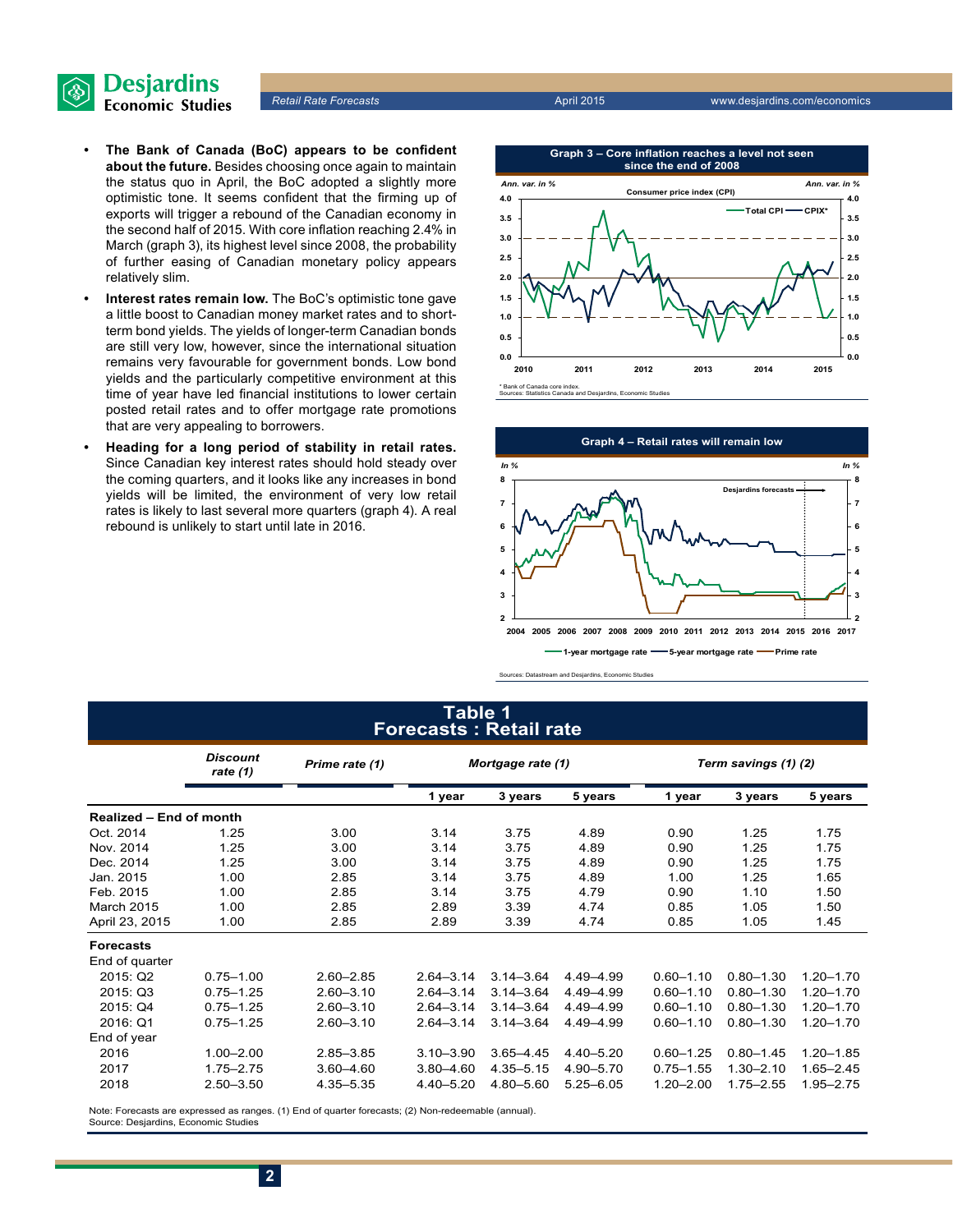

## **CanadiAn Dollar**

**The Canadian dollar climbs back to US\$0.82.**

- After many months of weakness, the Canadian dollar is doing better, reaching US\$0.82 in April. Crude prices returning to over US\$55 per barrel certainly has something to do with the loonie's ascent. That said, these higher crude prices appear to be not very sustainable in the short term, especially if we consider the possibility of Iranian oil returning to international markets, starting this summer.
- The turnaround in oil prices allows the Bank of Canada (BoC) to show more patience, giving an extra boost to the Canadian dollar. In January, the surprise cut in key interest rates ordered by the BoC sent a major shock wave over the currency. The markets are now adjusting their positions; this may be seen by the relationship between the exchange rate and the two-year interest rate spread with the United States (graph 5).
- The Canadian dollar is not the only currency that has appreciated against the U.S. dollar lately. Generally speaking, the U.S. currency's upward trend has been running out of steam since mid-March (graph 6). One of the key factors behind exchange rate trends over the past three quarters is the fact that investors are anticipating a sharp divergence between U.S. monetary policy and that of many other economies, including the euro zone and Japan. However, the rather disappointing economic data out of the United States is encouraging investors to revise their expectations about divergent monetary policies. That said, the economic slowdown in the United States is likely to be temporary, as it seems to have been mainly caused by inclement weather.
- **Forecasts:** The Canadian dollar should remain below US\$0.80 for most of the rest of this year. The currency's recent appreciation does not appear to be readily sustainable, given the high risk that oil prices will fall again, due to the lack of sufficient adjustment in global production. Lastly, the loonie will likely also be impacted by an imminent reinvigoration of the U.S. dollar, which will be supported by a probable return of positive economic data in the United States.



**Graph 6 – The U.S. dollar takes a break after several months of strong appreciation**



| <b>Determinants</b>          | <b>Short-term</b> | Long-term |
|------------------------------|-------------------|-----------|
| Oil prices                   |                   |           |
| Metals prices                |                   |           |
| Inflation and Bank of Canada |                   |           |

**3**

#### **Table 2 Forecasts: currency**

|               |        | 2014   | 2015   |        |        |        | 2016   |        |        |        |  |
|---------------|--------|--------|--------|--------|--------|--------|--------|--------|--------|--------|--|
| End of period | Q3     | Q4     | Q1     | Q2f    | Q3f    | Q4f    | Q1f    | Q2f    | Q3f    | Q4f    |  |
| US\$/CAN\$    | 0.8929 | 0.8605 | 0.7882 | 0.7800 | 0.7700 | 0.7900 | 0.8000 | 0.8200 | 0.8300 | 0.8400 |  |
| CAN\$/US\$    | 1.1199 | 1.1621 | 1.2688 | 1.2821 | 1.2987 | 1.2658 | 1.2500 | 1.2195 | 1.2048 | 1.1905 |  |
| CAN\$/€       | 1.4147 | 1.4061 | 1.3626 | 1.3846 | 1.3506 | 1.3291 | 1.3250 | 1.3293 | 1.3253 | 1.3333 |  |
| US\$/€        | 1.2632 | 1.2101 | 1.0740 | 1.0800 | 1.0400 | 1.0500 | 1.0600 | 1.0900 | 1.1000 | 1.1200 |  |
| US\$/£        | 1.6212 | .5593  | 1.4845 | 1.5000 | 1.4700 | 1.4800 | 1.5100 | 1.5500 | 1.5600 | 1.5500 |  |
|               |        |        |        |        |        |        |        |        |        |        |  |

Sources: Datastream, Federal Reserve Board and Desjardins, Economic Studies files for example of the studies files forecasts files forecasts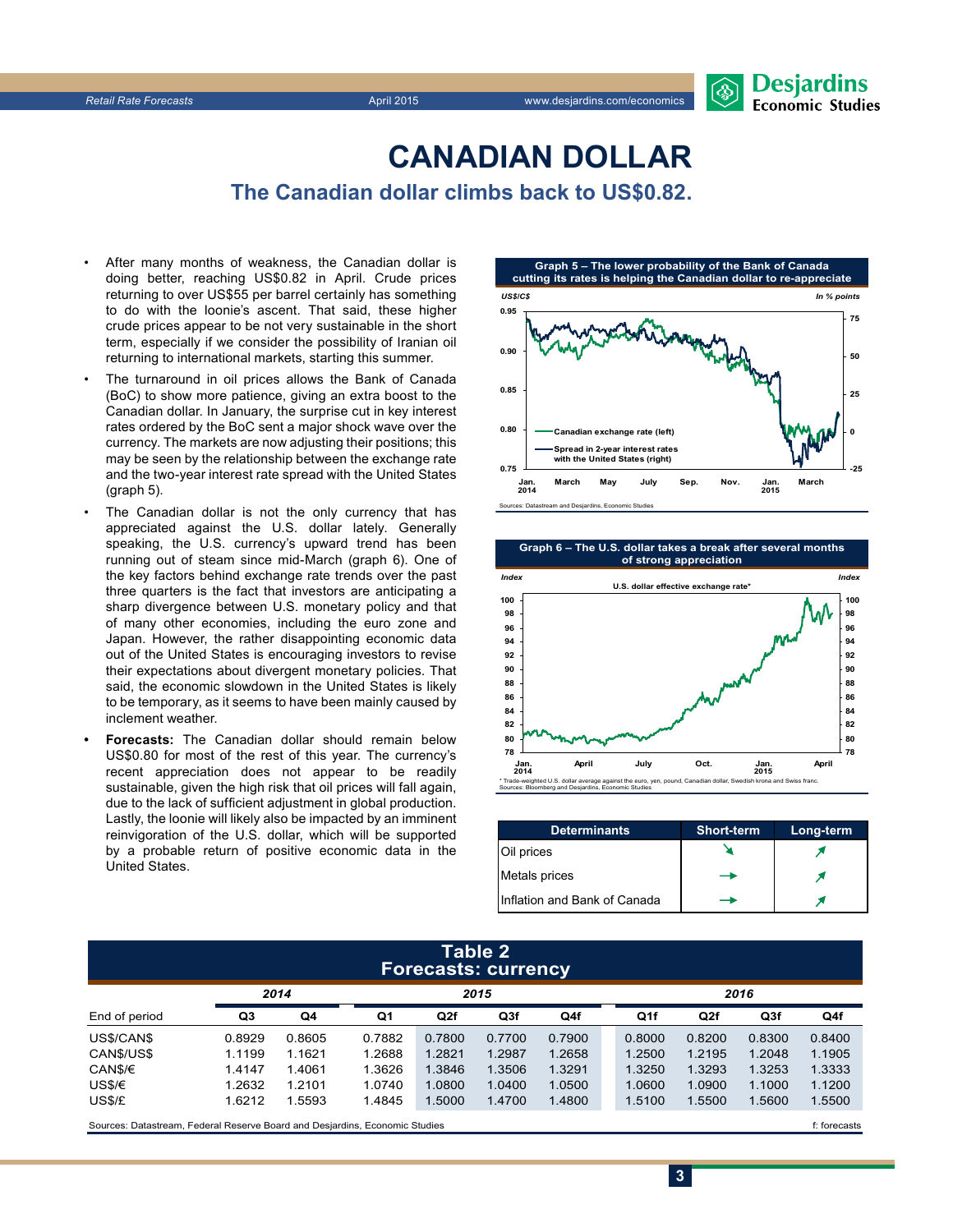



### **Asset classes return**

**Are rallies in Europe and the emerging countries sustainable?**

- **The theme of global divergence is intact.** Stock markets in Europe and emerging countries continue to top the growth charts, as evidenced by gains of 3.9% and 4.6% in their respective MSCI indexes since the beginning of March (graph 7). In Europe, the more constructive path adopted by economic growth, in conjunction with the crowding-out effect of the European Central Bank's quantitative easing policy on bond markets, is giving the stock markets a boost. Notwithstanding the fact that the price/earnings ratio of the MSCI Europe index now exceeds its average of the past 27 years (graph 8), the maintaining of an expansionist monetary policy should keep providing some support to European equities, particularly given the dearth of substitutes for returns.
- In emerging markets, Chinese equities are having an **even more impressive bull run; the Shanghai index is up by 30% since January.** Such a spectacular performance in the context of an economic downshift raises questions about a possible bubble (graph 9). The current state of affairs does not sit well with China's regulatory authorities, who felt compelled to intervene in April by tightening margin lending requirements.
- **• Meanwhile, U.S. businesses are still grappling with the repercussions of the strong U.S. dollar.** The S&P 500 displays a very slim advance of 2% since the beginning of the year. The first quarter's earnings season is focused on the impact of the appreciating U.S. dollar on revenues. Earnings per share did fall back in the fourth quarter of 2014, although largely owing to the energy sector (graph 10 on page 5). The risk is that the strength of the dollar damaged multinationals' profitability further in the first quarter. The U.S. economy's disappointing performance early on this year offers no hint of a material positive compensation from sectors for which revenues are domestically concentrated. We nevertheless continue to believe that U.S. growth will pick up starting in the second quarter, providing sturdier support for earnings. Our target for the overall return of the S&P 500 is set at 8%, which would make it the most subdued in the past four years.
- After getting an unsuspecting shot in the arm from **mergers and acquisitions, the Canadian stock market is now benefiting from rising oil prices.** Nearly left for dead after a sharp selloff in late 2014, the energy sector has rallied 6% since the beginning of the year. Fundamentally speaking, this strikes as rather surprising, since the price/ earnings ratio in the energy sector actually points to extreme overvaluation (graph 11 on page 5). Either the ebullience on energy stocks rests on shaky foundations, either analysts were overly alarmist as they shaved their earnings' forecasts. Ultimately, the uncertainty surrounding the impact of lower oil prices on profits demands caution when interpreting the multiple. That said, it would be premature to believe that oil prices are no longer immune to further slumps. Meanwhile, the industrial sector, which is supposed to benefit from the



Sources: Bloomberg and Desjardins, Economic Studies